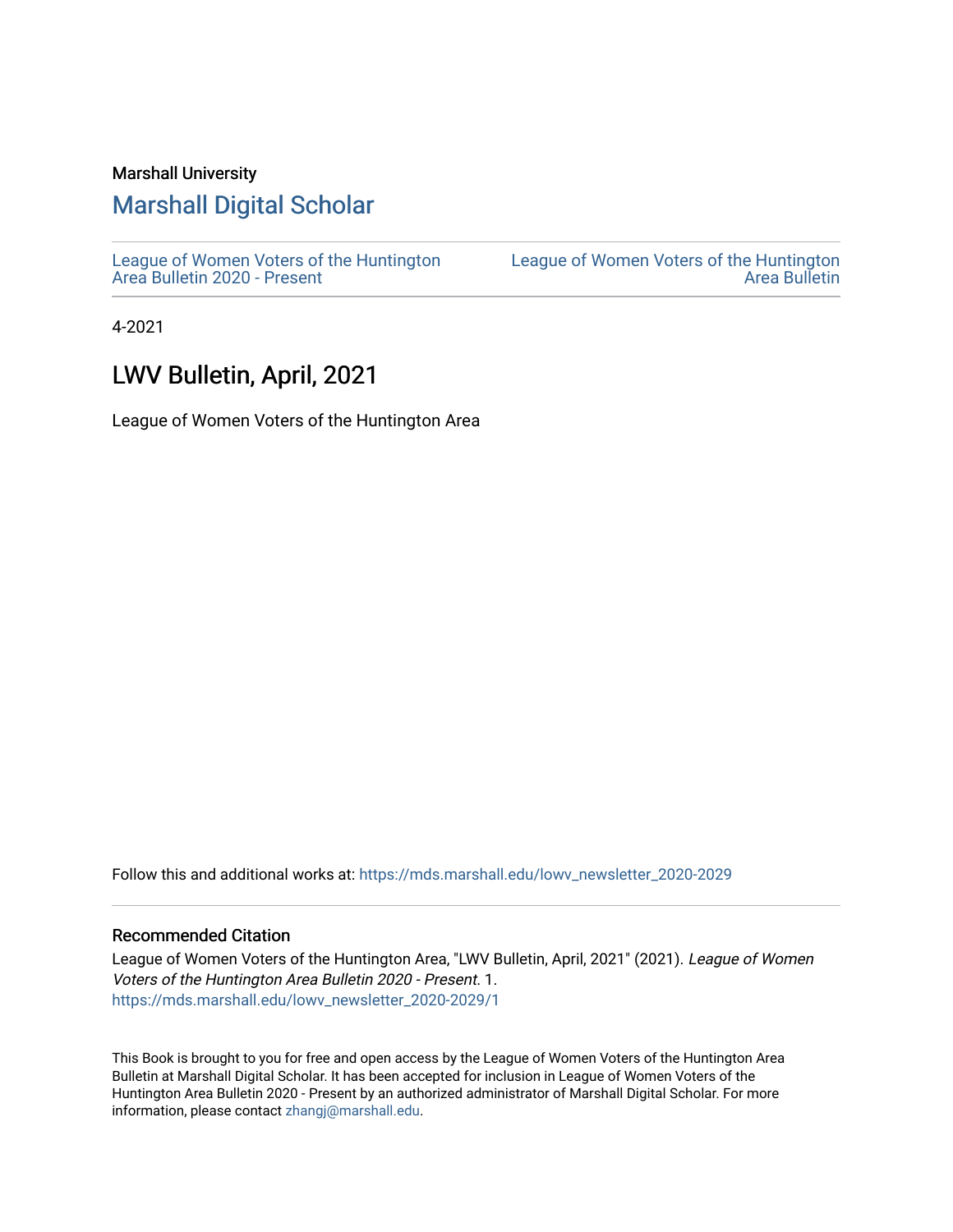# WWW LEAGUE OF WOMEN VOTERS **April 2021 E-mail Bulletin**

Martha Woodward, 1<sup>st</sup> VP, [woodward@marshall.edu](mailto:woodward@marshall.edu) Wendy Thomas, 2<sup>nd</sup> VP, [wxthomas@frontier.com](mailto:wxthomas@frontier.com)



## **In This Issue**

*Annual Meeting …. p. 1*

| Year in Review  p. 2  |
|-----------------------|
| State Convention p. 4 |

- *Legislative Issues .… p. 4*
- *Calendar Events …. p. 4*
- *Redistricting WV …. p. 5*

*Action Alert SB 1 …. p. 7*

*Meeting Info …pp. 8 - 9*

- *Local Positions*
- *Proposed Budget*
- *Nominating Report*

*Join the League … p. 9*

#### **APRIL 12TH LEAGUE ANNUAL MEETING**

The annual meeting of the LWV of the Huntington Area will be held on April 12, 2021 at 7:00 pm via Zoom. Instead of having a speaker as we do at our in person gatherings



the Board decided that we will take care of required business and then hold an open session for members to exchange ideas. We're excited to hear what you think we should be doing and how we should be doing it. Look for the business meeting information at the end of this newsletter. (Again, huge thanks to our capable team!) League members will receive a separate link to join the Zoom meeting; we will see you on the 12<sup>th</sup>. Phone conferencing available for those who prefer.



**To be a strong voice for Democracy, your LWV of the Huntington Area needs YOU to participate in our Zoom Virtual Annual Meeting on April 12, 7pm.**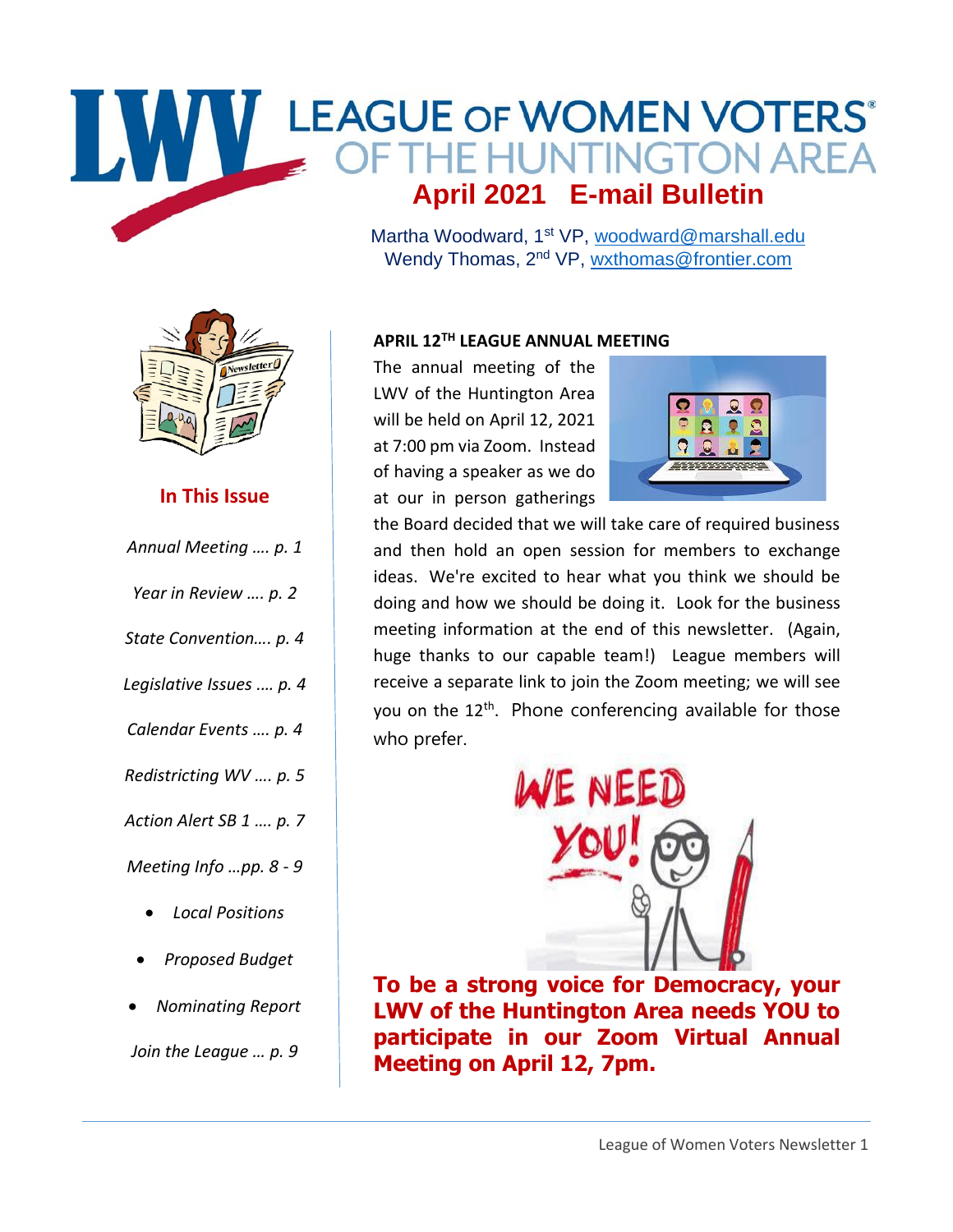

## **LEAGUE OF WOMEN VOTERS OF THE HUNTINGTON AREA – YEAR IN REVIEW 2020-2021** by Marcia Daoust

## **LWV ORGANIZATIONAL FUNCTIONS:**

(Due to the COVID Pandemic, 2020-2021 was a very challenging year for the LWV of the Huntington Area. It demanded member imagination, flexibility, and team work to remain effective.)

March 23, 2020: The LWV-Huntington Area meeting was cancelled due to COVID. It was conducted instead through emails and telephone calls. 2020 Officers nominated and

approved for 2 year terms were: President – no nominee; 1st VP – Martha Woodward; Secretary – Monica Rowe; Directors – Betty Barrett, Nyoka Chapman, Beverly Murrell; Nominating Committee – Susan Hubbard, Betty Stepp.

- Board Meetings: Virtual LWV-Huntington Area board meetings were conducted in April, June & Dec., 2020. In October 2020 an in-person Board Meeting was conducted outdoors with social distancing. Zoom Virtual Board Meetings were conducted in Jan., Feb., March & April 2021.
- LWV-Huntington Area contacted public officials, advocating for many League-supported issues.
- LWV-Huntington Area created a Facebook page.
- LWV-Huntington Area participated in a Zoom-Virtual informative presentation about LWV and the legislative process given to the local P.E.O. (Philanthropic Educational Organization), a female educators' organization.
- LWV-Huntington Area mail Finance Drive Sept. 2020
- LWV-Huntington Area older files donated to the MU Library, Special Collections.
- Jan. 11, 2021: Zoom Virtual LWV-Huntington Area membership meeting to consider "Concurrence on Rank Choice Voting". The event was attended by a LWV-WV board member to answer questions.
- March 8, 2021: Virtual LWV-Huntington Area general Meeting via Microsoft Teams, with a presentation by Sabrina Thomas, MU Instruction/Research Librarian titled "Disinformation and Misinformation – How did we get here and how do we get out?"
- April 12, 2021: Zoom Virtual LWV-Huntington Area Annual Meeting

#### **VOTER SERVICE ACTIVITIES:**

WV PRIMARY ELECTION JUNE 9, 2020:

- Cancelled April 2020 LWV-Huntington Area candidates' meeting that was co-sponsored with the Southside Neighborhood Association. Cancelled due to COVID.
- April 2020: Cancelled an environmental candidates' forum co-sponsored by LWV-Huntington Area and lead by OVEC & other local environmental organizations. Cancelled due to COVID.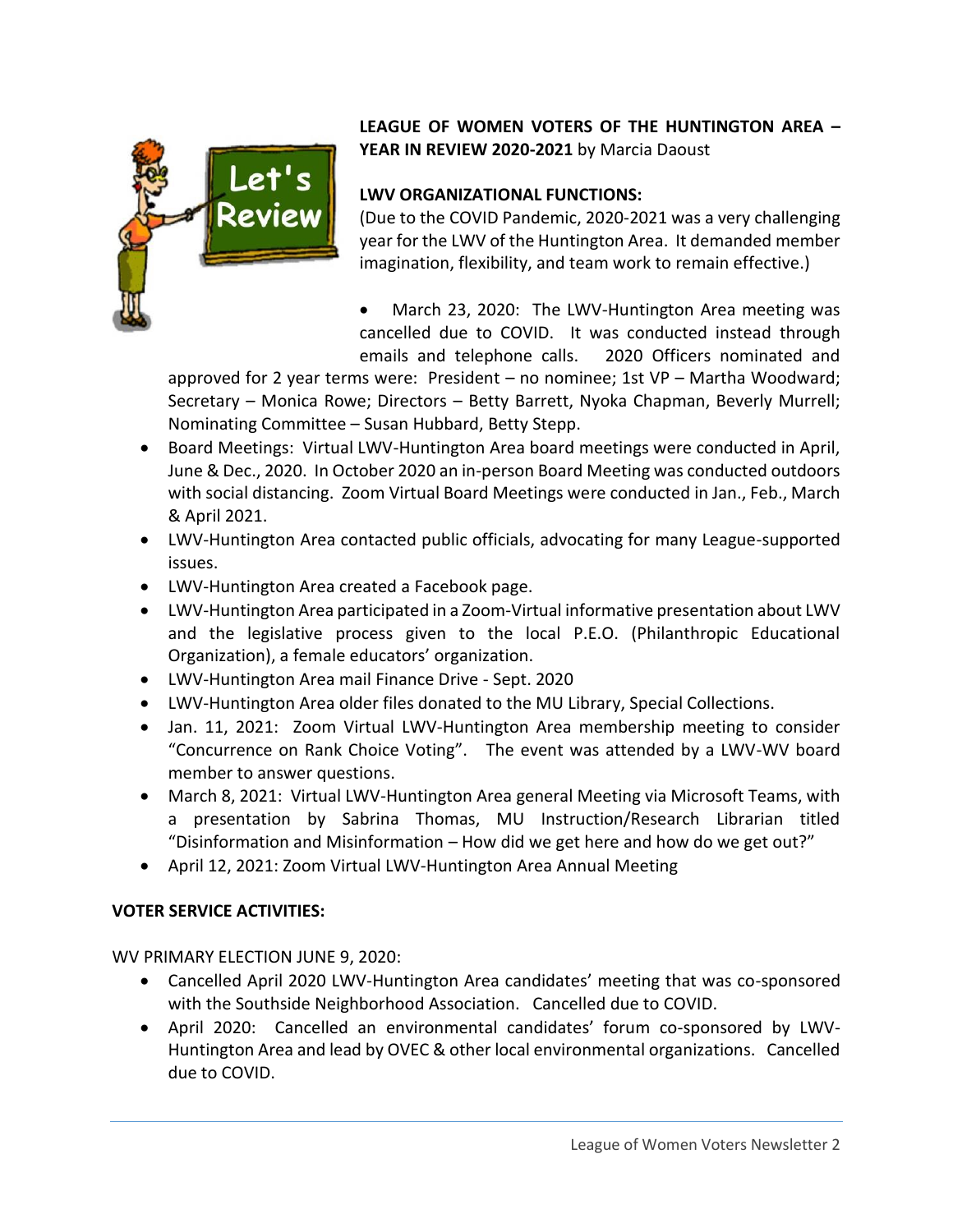- May 24, 2020: Primary 2020 Voters' Guide, a cooperative effort between the League-Huntington Area & the Herald Dispatch. Published by the newspaper on-line and as a special printed section.
- Promoted creation of "ads" designed by a volunteer graphics designer and by one of our talented LWV-Huntington Area members for on-line use through Facebook and websites. Ads promoted voter registration/voting in the Primary Election.

CABELL CO. SCHOOLS BOND LEVY ELECTION – AUGUST 22, 2020:

- LWV-Huntington Area created informative School Bond Levy PSA's (Public Service Announcements) and encouraged local media to use them.
- Prepared advocacy/informative "ads" about the School Bond Levy for use on the internet, while promoting passage of the Cabell Co. School Bond Levy. These ads were created in partnership with a local PTA.

WV GENERAL ELECTION – NOVEMBER 3, 2020:

- LWV-Huntington Area Op-Ed "Securing the U.S. 2020 Election" published in the Herald-Dispatch on Aug. 2. Advocated passage of HR4 "Voting Rights Advancement Act" by the U.S. Senate and supported approval of an extra \$3.6 billion election security funding.
- Created get out the vote "ads" by a creative LWV-Huntington Area member, which were posted by LWV-Huntington Area members on Facebook and the internet.
- Oct. 18, 2020 "Election 2020" Voters Guide, a cooperative effort between the League-Huntington Area & the Herald Dispatch. Published by the newspaper on-line and as a special printed section.
- In October, the LWV, Huntington Area partnered with WSAZ-TV to conduct interviews using questions submitted by the LWV for House of Delegate candidates for Districts 16, 17 18 and for the Huntington Council-at-Large. This was uploaded on the WSAZ-TV website.
- LWVWV cosponsored multiple virtual Zoom Health Care Candidates Meetings throughout WV. The one conducted on October 19 in Cabell Co. had a LWV-Huntington moderator.

## **PUBLICATIONS - 2021:**

- LWV-Huntington Area Directory of WV Public Officials for Cabell/Wayne Co., winter 2021.
- LWV-Huntington Area Guide to WV Legislature for Cabell/Wayne Co., winter 2021.

#### **CENTENNIAL CELEBRATION OF WOMEN'S SUFFRAGE, AUGUST 26, 2020:**

The LWV-Huntington Area provided leadership of the planning committee for the local Centennial Celebration Commemorating Ratification of the 19<sup>th</sup> Amendment. Partner groups were Delta Sigma Theta and Marshall University. (For details, see special newsletter article)

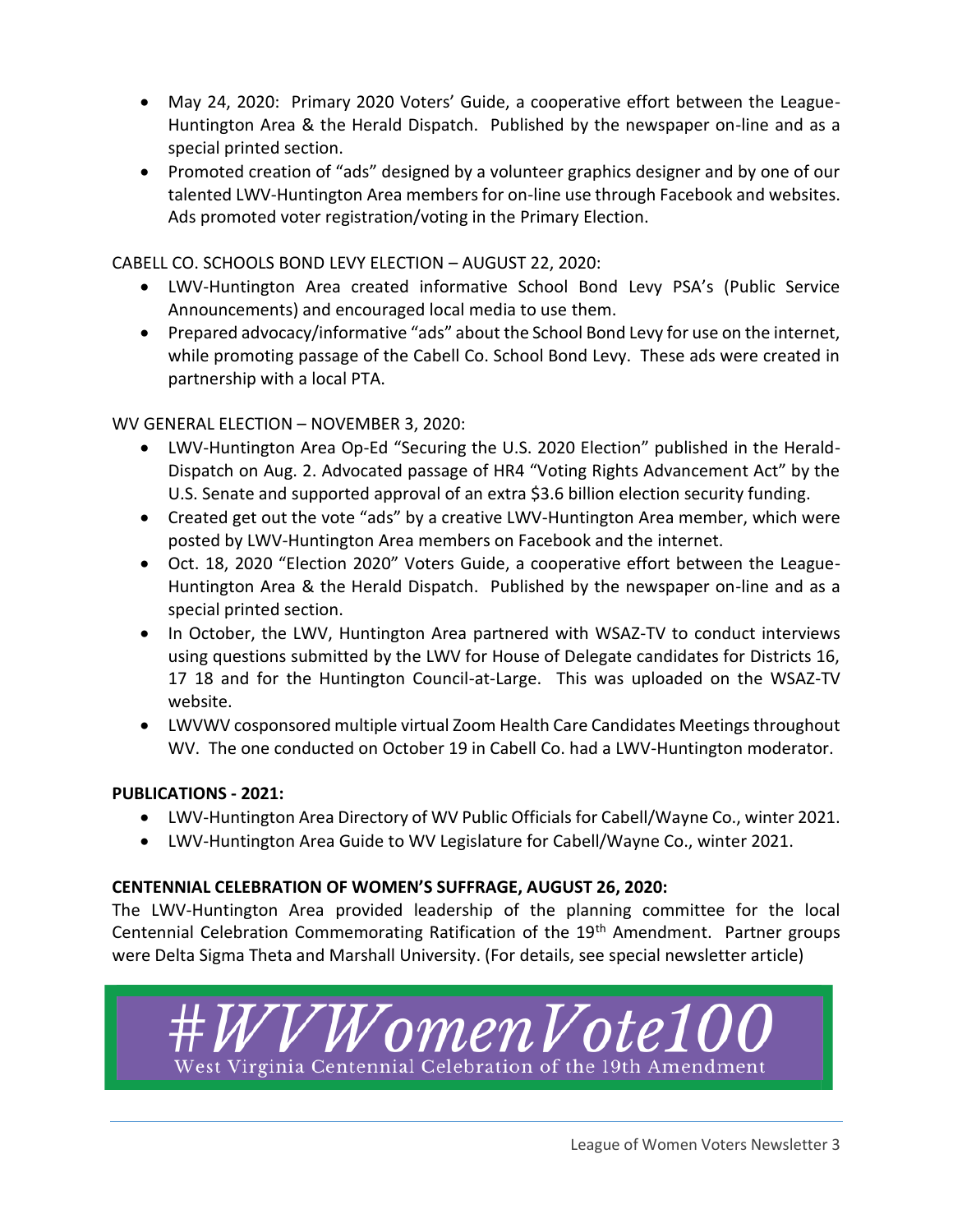#### **LWV STATE CONVENTION** by Helen Gibbins

The Jefferson County LWV will host a virtual convention on May 17. More of the particulars will come later.



State conventions give us the opportunity to meet members of the state board and members of local Leagues around the state. We hear about successful programs that we might want to emulate. Our lobbyist reviews League supported or opposed legislative bills. An interesting speaker charges us up with new ideas. We become enthused about the activities of the Leagues around the state.

We encourage members to sign up to attend the convention. Contact Martha Woodward

[woodward@marshall.edu](mailto:woodward@marshall.edu)



### **LEGISLATIVE ISSUES** by Helen Gibbins

We are coming up to the last stretch of the 2021 WV legislative session. Here are some good sources of legislative information and a few of the measures they are working on:

WV Citizen Action Group - [https://wvcag.org](https://wvcag.org/) - Capitol Eye. Affordable Medicaid Buy-in Program

 Reducing the Personal Income Tax Guns in Dorms Various bills that affect children

**WV Rivers** - [https://wvrivers.org](https://wvrivers.org/) - Link to Water Policy News Water Quality Standards Oil and Gas Tank Exemption

**WV Center on Budget and Policy** - [https://wvpolicy.org](https://wvpolicy.org/) - Link to Issues

Tax and Budget are of particular interests this year

## **NPR - W.Va. Gov. Wants A Population Boom And A Disney Theme Park. His Plan? Income Tax Cuts** -

[https://www.npr.org/2021/03/16/977832943/w-va-gov](https://www.npr.org/2021/03/16/977832943/w-va-gov-wants-a-population-boom-and-a-disney-theme-park-his-plan-income-tax-cut)[wants-a-population-boom-and-a-disney-theme-park-his](https://www.npr.org/2021/03/16/977832943/w-va-gov-wants-a-population-boom-and-a-disney-theme-park-his-plan-income-tax-cut)[plan-income-tax-cut](https://www.npr.org/2021/03/16/977832943/w-va-gov-wants-a-population-boom-and-a-disney-theme-park-his-plan-income-tax-cut)

#### **CALENDAR EVENTS**

- April  $6^{th}$  @ 3:00 p.m. LWV Board Mtg
- April  $12^{th}$  @ 7:00 p.m. LWV Annual Mtg



May 17<sup>th</sup> LWV State Convention

*All events will be conducted virtually using Zoom.*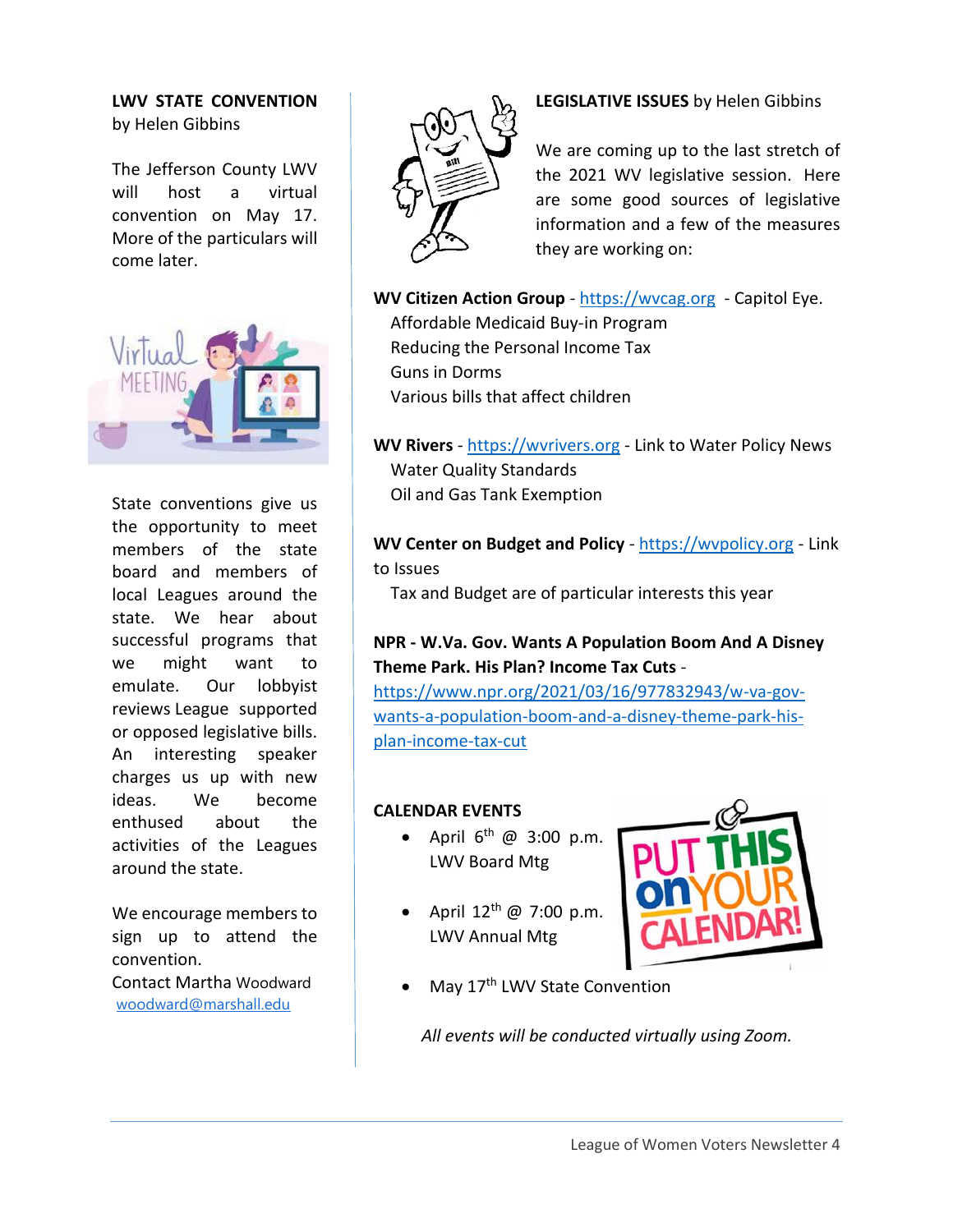

**REDISTRICTING WEST VIRGINIA** by Nyoka Baker Chapman

WV House Joint Resolution 5 was introduced on 02/11/21 and is now in the Committee on Political Subdivisions. Should the Resolution move to the Judiciary then there is hope that HJR 5 will come to a vote and a State Apportionment Commission may be established and a nonpartisan citizen commission would be formed to hold public hearings and present a recommended redistricting bill to the WV legislature.

[http://www.wvlegislature.gov/Bill\\_Status/bills\\_text.cfm?billdoc=hjr5%20intr.htm&yr=2021&se](http://www.wvlegislature.gov/Bill_Status/bills_text.cfm?billdoc=hjr5%20intr.htm&yr=2021&sesstype=RS&i=5&houseorig=H&billld%20hold%20=JRA) [sstype=RS&i=5&houseorig=H&billld hold =JRA](http://www.wvlegislature.gov/Bill_Status/bills_text.cfm?billdoc=hjr5%20intr.htm&yr=2021&sesstype=RS&i=5&houseorig=H&billld%20hold%20=JRA)

The LWVWV Fair Maps committee met on 03/17 to discuss redistricting issues and the creation of fair maps. Though there is support for HJR 5 there is no guarantee that the resolution will move to the floor. The committee is planning advocacy actions for HJR 5. At this time there may be available assistance from several sources by electoral map experts to draw fairly districted maps in cooperation with our nonpartisan organization. Official preliminary data from the 2020 census will not be available to complete updated maps though until around August 1st. Examples of Fair Maps can be used as comparative exhibits that could challenge potentially gerrymandered ones. The LWVWV is in a position to sponsor public hearings on redistricting and we would want to begin that process in a timely manner as the process unfolds in our state. <https://www.wvlegislature.gov/redistricting.cfm>

Should HR 1, the For the People Act, pass the US Senate and be signed into law there would be criteria set for states regarding redistricting and acknowledgment of those guidelines by West Virginia would be imperative to be in compliance. Portions of HR1 related to redistricting begin on page 281 and continue to page 339. [https://www.congress.gov/117/bills/hr1/BILLS-](https://www.congress.gov/117/bills/hr1/BILLS-117hr1ih.pdf)[117hr1ih.pdf.](https://www.congress.gov/117/bills/hr1/BILLS-117hr1ih.pdf) See more information at the LWVUS website about the impact of HR 1 on redistricting. [https://www.lwv.org/blog/redistricting-watch-what-people-act-means](https://www.lwv.org/blog/redistricting-watch-what-people-act-means-redistricting)[redistricting.](https://www.lwv.org/blog/redistricting-watch-what-people-act-means-redistricting) Hopefully elections in WV in the years to come will be more about people powered issues and less about partisan rhetoric.

If you are interested in creating your own maps there are programs available to get you started. <https://davesredistricting.org/maps#home> is simple to use, you can click on WV and see your options. By populating information about current maps one can see how they have impacted WV elections. You can select overlays and layering information that reveal different factors in the maps such as city limits, partisan lean and more. The WV Delegate district map for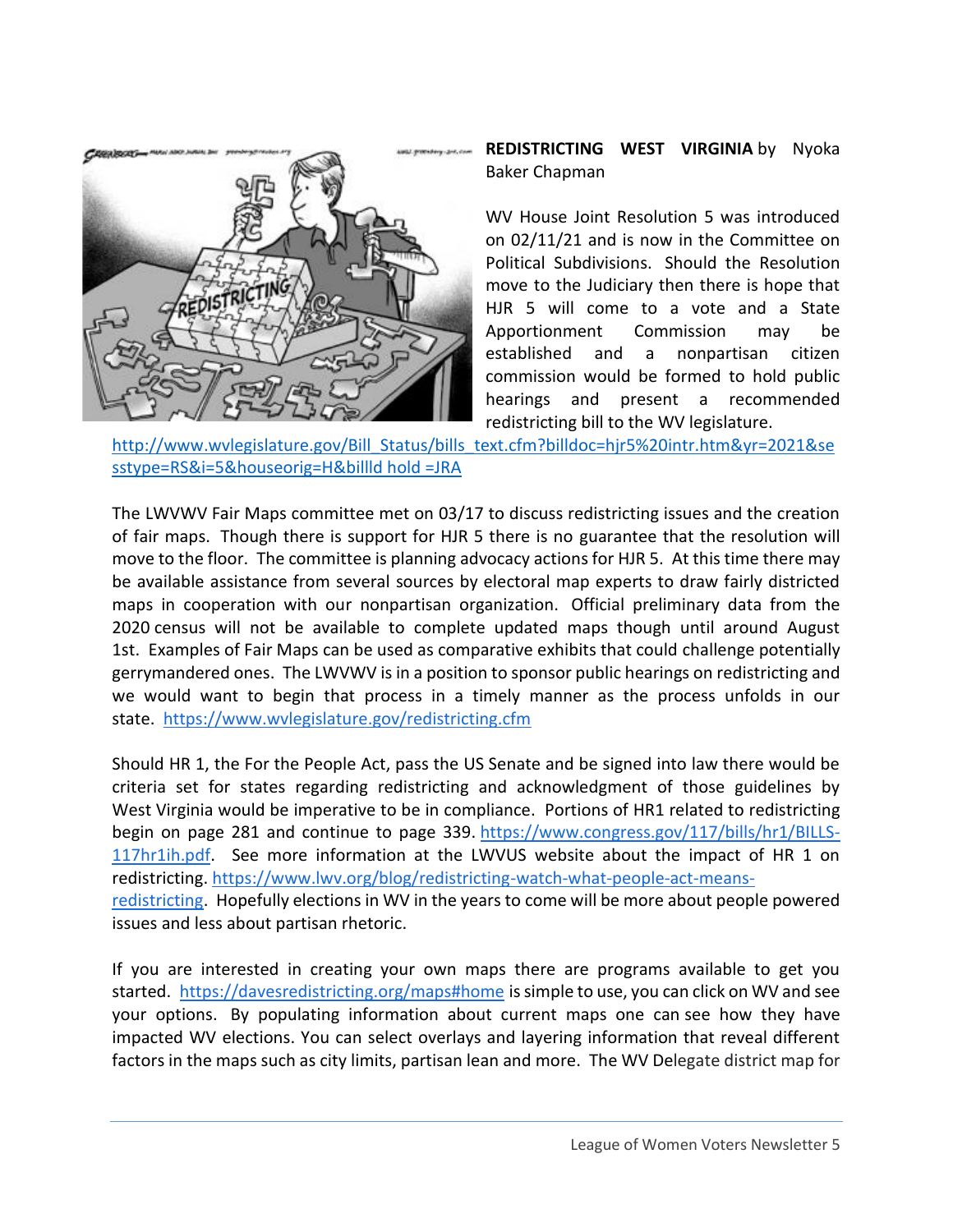example appears to be mostly pink and lighter red tones in the Daves Districting program. Current statistics from the WVSOS look more purple than pink!

Democrat Republican Mountain Libertarian No Party Other Total WEST VIRGINIA 435694 445132 2290 8894 270576 38900 1,201,486 36.26% 37.05% 0.19% 0.74% 22.52% 3.24% <https://sos.wv.gov/elections/Documents/VoterRegistrationTotals/2021/Feb2021.pdf>

Other mapping programs were provided by LWVWV President Jonathan Rosenbaum who was present at the meeting: [https://app.districtbuilder.org/register,](https://app.districtbuilder.org/register) their website is <https://www.districtbuilder.org/>. Pennsylvania's branch of the older version of District Builder is at <https://drawthelinespa.org/>, this utilizes the contest approach. The parent project of District Builder is the Public Mapping Project [\(http://www.publicmapping.org/](http://www.publicmapping.org/) ). They have published a free downloadable book at [https://cornellopen.org/9781501738548/the-public](https://cornellopen.org/9781501738548/the-public-mapping-project/)[mapping-project/.](https://cornellopen.org/9781501738548/the-public-mapping-project/)

#### **LWVUS POSITION ON REDISTRICTING**

The League's position on redistricting: [https://www.lwv.org/redistricting/lwvus-position](https://www.lwv.org/redistricting/lwvus-position-redistricting)**[redistricting](https://www.lwv.org/redistricting/lwvus-position-redistricting)** 

The League of Women Voters believes responsibility for redistricting preferably should be vested in an independent special commission, with membership that reflects the diversity of the unit of government, including citizens at large, representatives of public interest groups, and members of minority groups.

Every redistricting process should include:

- Specific timelines for the steps leading to a redistricting plan
- Full disclosure throughout the process and public hearings on the plan proposed for adoption
	- Redistricting at all levels of government must be accomplished in an open, unbiased manner with citizen participation and access at all levels and steps of the process, and
	- Should be subject to open meeting laws.
- A provision that any redistricting plan should be adopted by the redistricting authority with more than a simple majority vote.
	- Remedial provisions established in the event that the redistricting authority fails to enact a plan. Specific provisions should be made for court review of redistricting measures and for courts to require the redistricting authority to act on a specific schedule.
		- Time limits should be set for initiating court action for review.
		- The courts should promptly review and rule on any challenge to a redistricting plan and require adjustments if the standards have not been met.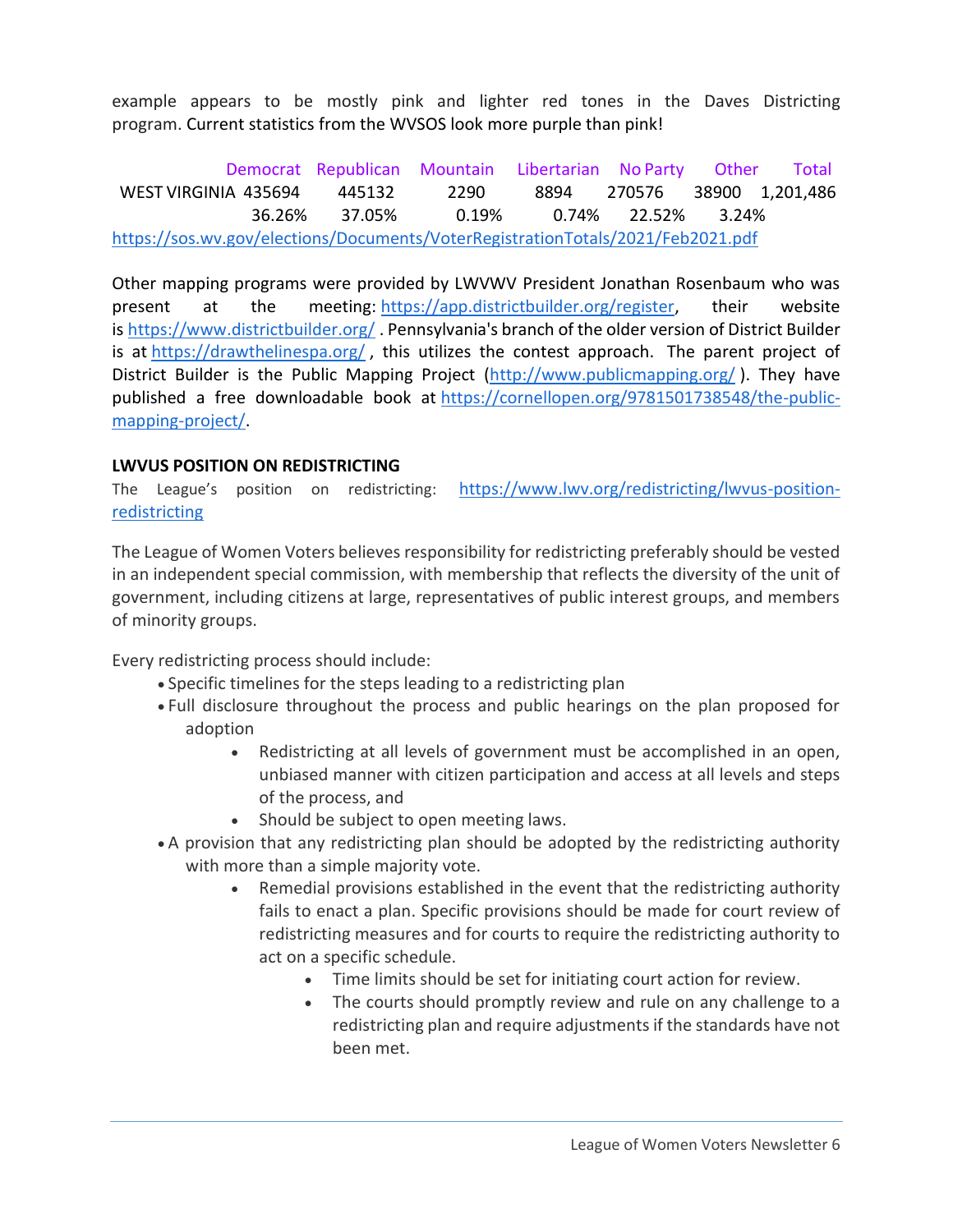The standards on which a redistricting plan is based, and on which any plan should be judged, must:

- Be enforceable in court
- Require:
	- Substantially equal population of Geographic contiguity
	- Effective representation of racial and linguistic minorities
- Provide for (to the extent possible)
	- Promotion of partisan fairness
	- Preservation and protection of "communities of interest"
	- Respect for boundaries of municipalities and counties
- Compactness and competitiveness may also be considered as criteria so long as they do not conflict with the above criteria
- Explicitly reject
	- Protection of incumbents, through such devices as considering an incumbent's address
	- Preferential treatment for a political party, through such devices as considering party affiliation, voting history and candidate residence.

Statement of Position on Redistricting, as Adopted by Concurrence, June 2016. This position does not supersede any existing state League redistricting position.

#### **ACTION ALERT FOR US SENATE BILL 1**

By Marcia Daoust



The National LWV has requested members contact their Senators and request their support the For the People Act of 2021, "S1". The

League of Women Voters is one of the original supporters of the For the People Act and it is appropriate to mention our LWV membership. (Info - Sen. Capito: [www.capito.senate.gov](http://www.capito.senate.gov/) and Sen. Manchin: [www.manchin.senate.gov](http://www.manchin.senate.gov/) )

For the People Act (S1) summary:

- Fundamentally restores our democratic system by renewing the Voting Rights Act
- Modernizes our voter registration system
- Establishes criteria and transparency to limit partisan gerrymandering
- Makes campaign contributions transparent and reveals major donors
- Will remove barriers to voting
- Restores the ballot to formerly incarcerated individuals
- Modernizes future elections

Please continue to encourage our Senators to vote for this legislation.

## **FOLLOW THE LEAGUE ON FACEBOOK**

You may access the Facebook page for the League of Women Voters of the Huntington Area

<https://www.facebook.com/lwvhuntingtonwv/>

Thanks to Phoebe Randolph who manages the page!

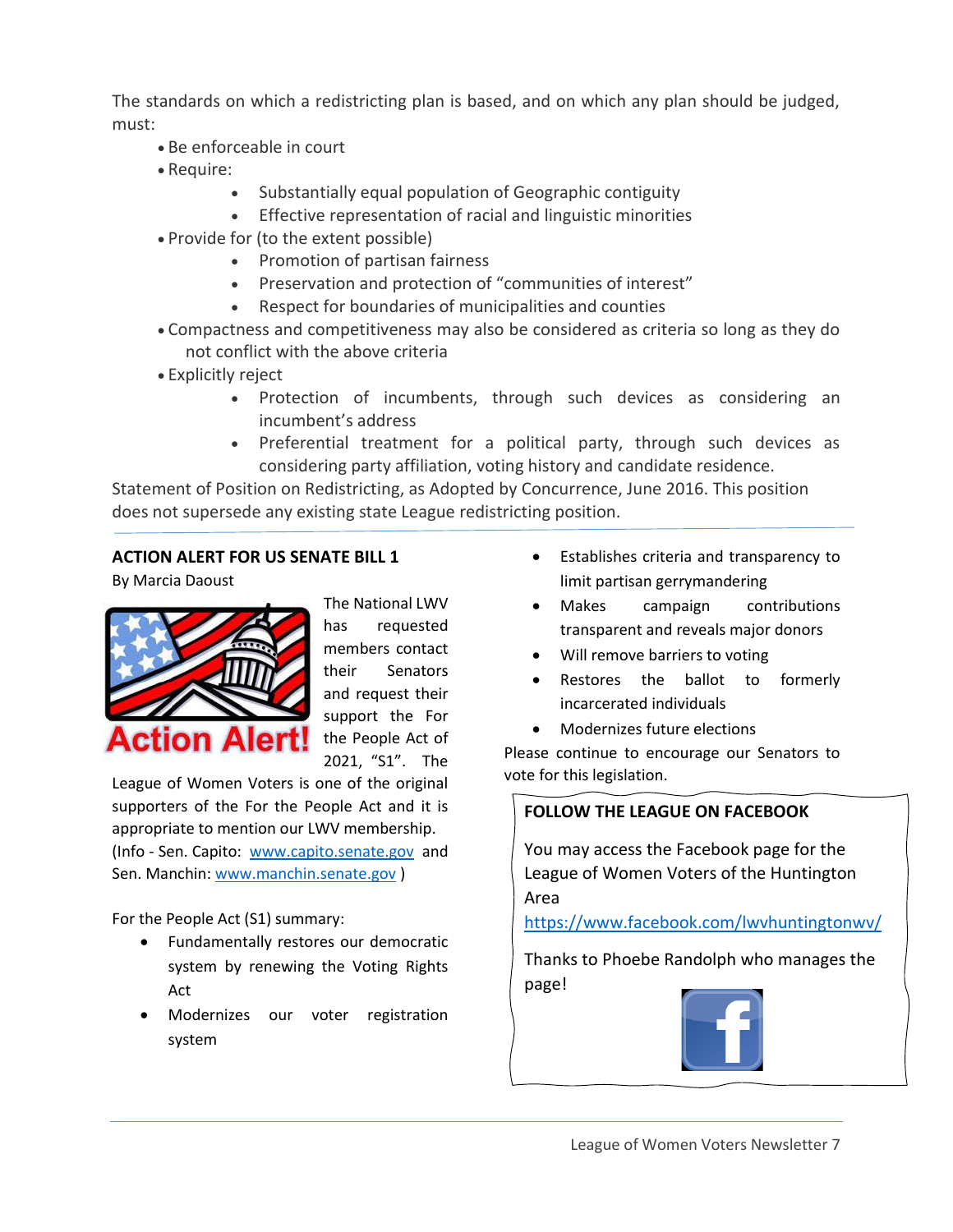#### **LWV-HUNTINGTON ANNUAL MEETING**



The annual meeting of the LWV of the Huntington Area will be held on April 12, 2021 at 7:00 p.m. via Zoom.

**PROPOSED LOCAL POSITIONS** (studied and came to a consensus) by Helen Gibbins



#### **LOCAL GVERNMENT**

- a. Support improvements in the quality of recreation in the Huntington area
- b. Support improvements in the quality of education
- c. Support comprehensive land use planning
- d. Support the improvement of solid waste management
- e. Support continuing the funding of the Cabell County Library System by Cabell County taxpayers

#### **ELECTION PROCEDURES**

Support measures to improve the election process.

#### **HUMAN RESOURCES**

Support improvement of juvenile court procedures and support agencies.

#### **TAXES AND FINANCE**

- a. Support funding for parks and recreation in the Huntington area
- b. Support funding for Volunteer Fire Departments by those who are served by them.
- c. Support continuing the funding of the Cabell County Library system by Cabell County taxpayers.



**PROPOSED BUDGET-2021-2022** *Expenditures*

- A. **Operating Costs**
	- \$200
	- 1. Maintenance of Equipment-0
	- 2. General Supplies-\$50
	- 3. Meeting Places-\$150
	- 4. Equipment-0
- B. **Board and Administration** \$230
	- 1. President-\$10
	- 2. Secretary-\$10
	- 3. Treasurer-\$80
	- 4. Board Tools and Expenses-\$10
	- 5. Administrative Committees
		- a. Finance -\$60
		- b. Membership/Meetings-\$50
		- c. Public Relations-\$10